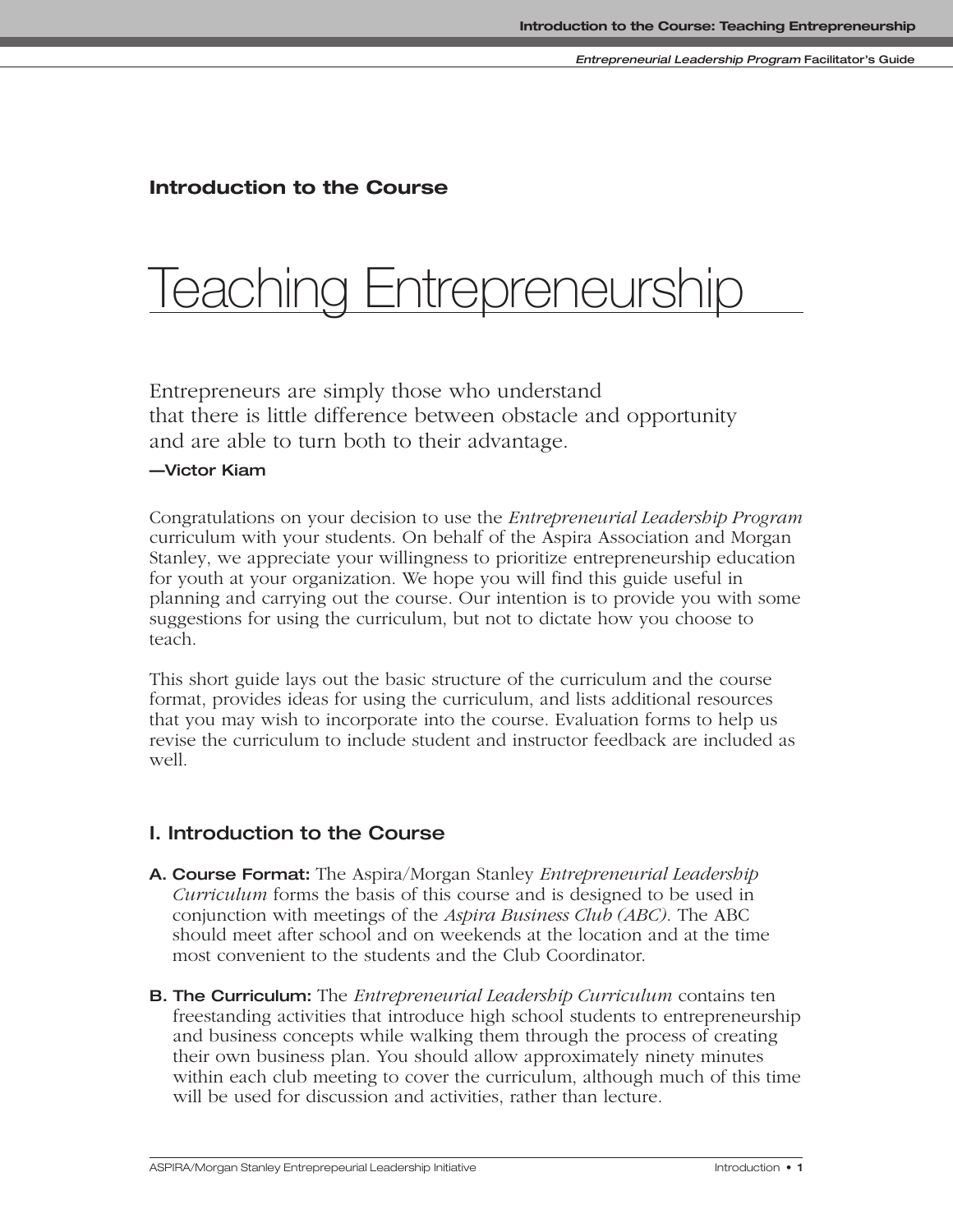- **C. The Role of the Club Coordinator:** The success rate of this program greatly depends on the quality of the adult coordinator. Each location has selected a Coordinator based on his or her background in business, commitment to developing leadership and entrepreneurship skills with Aspira students, and willingness to commit time and energy to this program. We envision that the Coordinator is primarily responsible for:
	- Selecting and inviting students to be ABC members;
	- Scheduling ABC meetings based on club members' preferences and available facilities;
	- Ensuring that the club follows the curriculum, by leading each meeting during the formal presentation and facilitating group discussions on specific topics (including readings, current events, projects, etc.)
	- Planning or assisting club members with planning additional club activities, such as fieldtrips, guest speakers, social events and projects;
	- Guiding students through the process of developing business plans;
	- Matching students to mentors in the community;
	- Providing students with letters of recommendation and other certification of their participation;
	- Assisting students find appropriate internships and funding for their business plans, when possible.
- **D. The Role of the Club Members: ABC Members** will be motivated individuals in their junior or senior year of high school. The trainers will handpick five to ten students at each site based on their prior performance in financial education or related courses, entrepreneurial spirit, academic drive, interest in developing business skills and/or leadership role at ASPIRA clubs. These students are expected to contribute substantially to the course, using their own interests and initiatives to drive it. They are also expected to work hard: it is impossible to cover the club materials just in the classroom. Students will be expected to read assignments, investigate topics, meet with teams, plan activities and work on writing their business plans outside of the classroom. It is important that student make a commitment to come to each meeting of the ABC and engage in making the experience about them.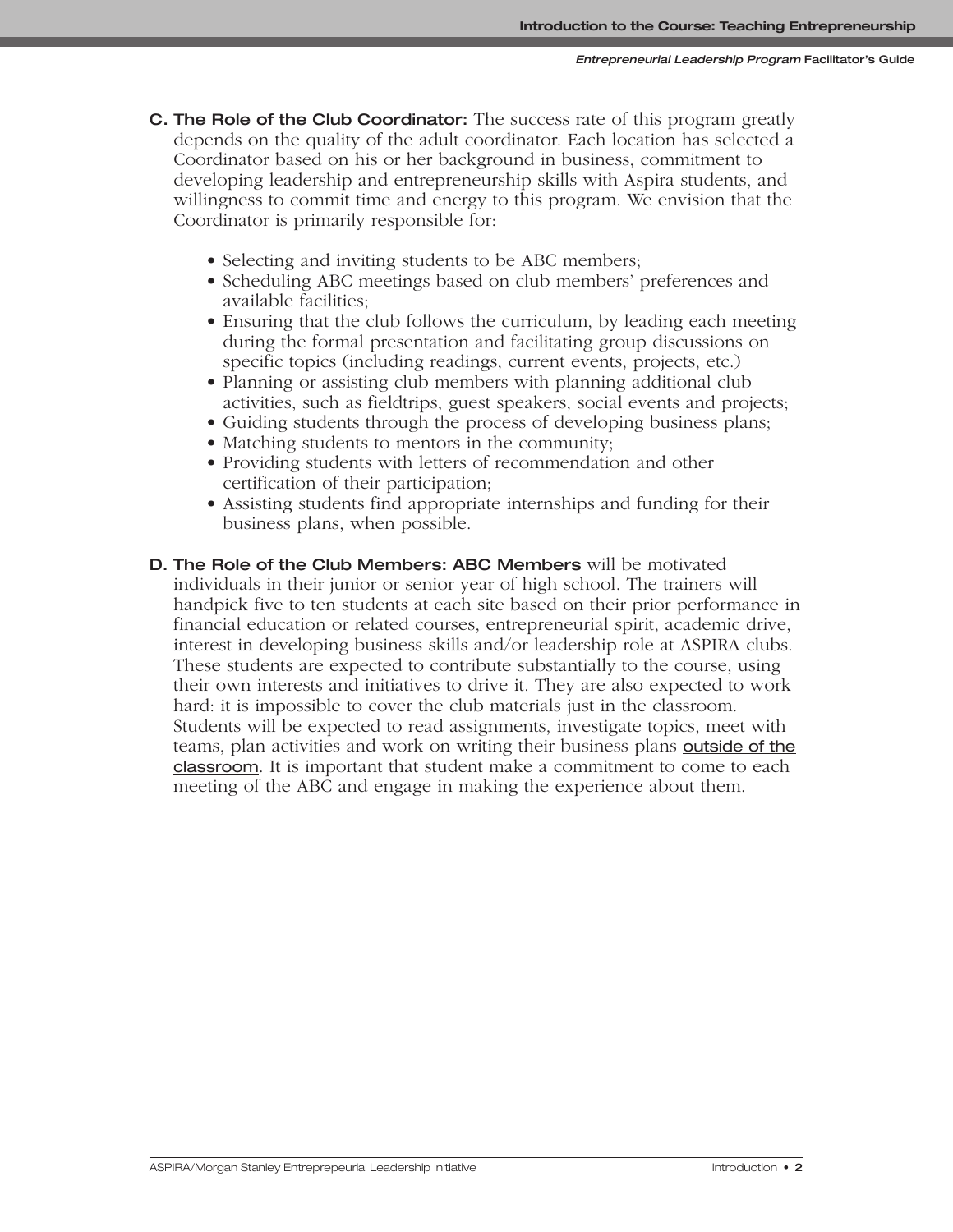# **II. The Classroom Experience**

#### **a. Covering the Curriculum**

The ten sessions of the Aspira/Morgan Stanley *Entrepreneurial Leadership Curriculum* are presented in the form of a facilitator's guide, student handouts and overhead slides. Each session is freestanding and can be ordered in the way that the Facilitator feels is most appropriate to the group. The sessions are as followed and can be downloaded at the following website: http://www.aspira.org/entrep\_ed.htm.

- I. What is Entrepreneurship?
- II. What it takes to be an Entrepreneur?
- III. The ABCs of Business
- IV. Ideas and Opportunities
- V. Planning Your Business Venture
- VI. Challenges Facing Today's Business Leaders
- VII. Introduction to Investing and Finance
- VIII. Formulating a Business Plan Part 1: Answering the *Big Four Questions*
- IX. Formulating a Business Plan Part 2: Market Research
- X. Formulating a Business Plan Part 3: Presenting Your Plan

Each session should take approximately ninety minutes to cover in class, and, with a few exceptions, each session follows the same format. Activities 1 and 2 involve a **Formal Presentation** of the session's topic by the Facilitator. Talking points and overhead slides are provided. Activity 3 is Interaction, a time for students to perform hands-on work or meet with teams. Worksheets are provided. Activity 4 follows: Class Discussion of current events, journal entries and any other work that has taken place outside of the classroom. Activity 5 allows time for a Book Discussion, when club members would compare notes and share their impressions of the text that they are reading at the time. Activity 6, Preview of Upcoming Sessions gives the Facilitator a chance to introduce the next week's topic and make assignments to club members.

#### **b. Current Events**

Club members should be constantly encouraged to follow current events in the business press. Not only will this make their classroom experience practical by relating their new knowledge to actual events, but it will help develop a lifetime interest in following business news. Recommended business publications, their websites and subscription cost, are listed at the end of this guide, under "Resources." You may wish to designate a portion of your budget for club subscriptions.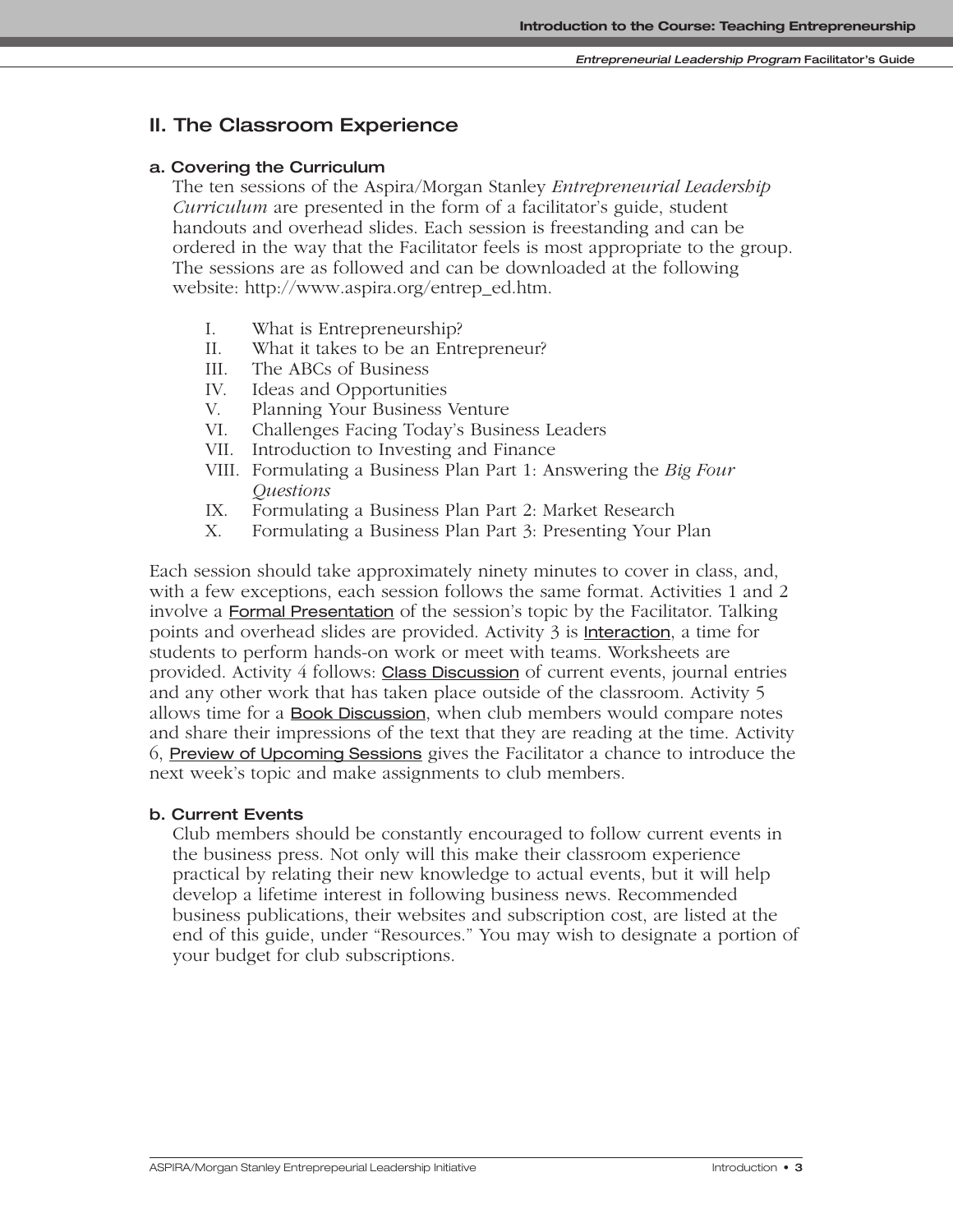#### **c. Journals**

We recommend that you encourage each club member keep a journal. You may wish to purchase notebooks and distribute them during the first course. Alternatively, if you or the club members are tech-saavy, you may ask members to create Blogs (on-line journals) to detail their experience and observations. You could choose to make specific writing assignments or allow students simply to record their thoughts during the week. Journal entries can be shared during the class discussion period.

If you wish to make this task more formal, you might ask students to categorize, enter, and complete the log weekly or after each entrepreneurial story, case study, or profile. You may wish to collect the student log monthly. Assessment of the log may include criteria such as whether the student recorded the minimum number of entries assigned, the organization and completeness of the entries made, students' ability to extract and record the pertinent information, and technical skills such as the correct use of grammar and spelling in the entries.

#### **d. Guest Speakers, Mentors, Panels**

You, the Facilitator, can greatly enhance the Club experience by bringing additional instructors into the classroom. A few ideas might be:

- Asking an investment expert to present during the *Introduction to Finance and Investing* session;
- Inviting a local entrepreneur to speak to students about his or her experience;
- Asking mentors from local businesses and corporations to work with the students (be sure to invite employees from Morgan Stanley first);
- Forming a career panel to take student questions;
- Inviting community business leaders to review student business plans;
- Inviting in professionals from stakeholder organizations (banks, government groups, venture capitalists, competitors) to role play as the students prepare their plans.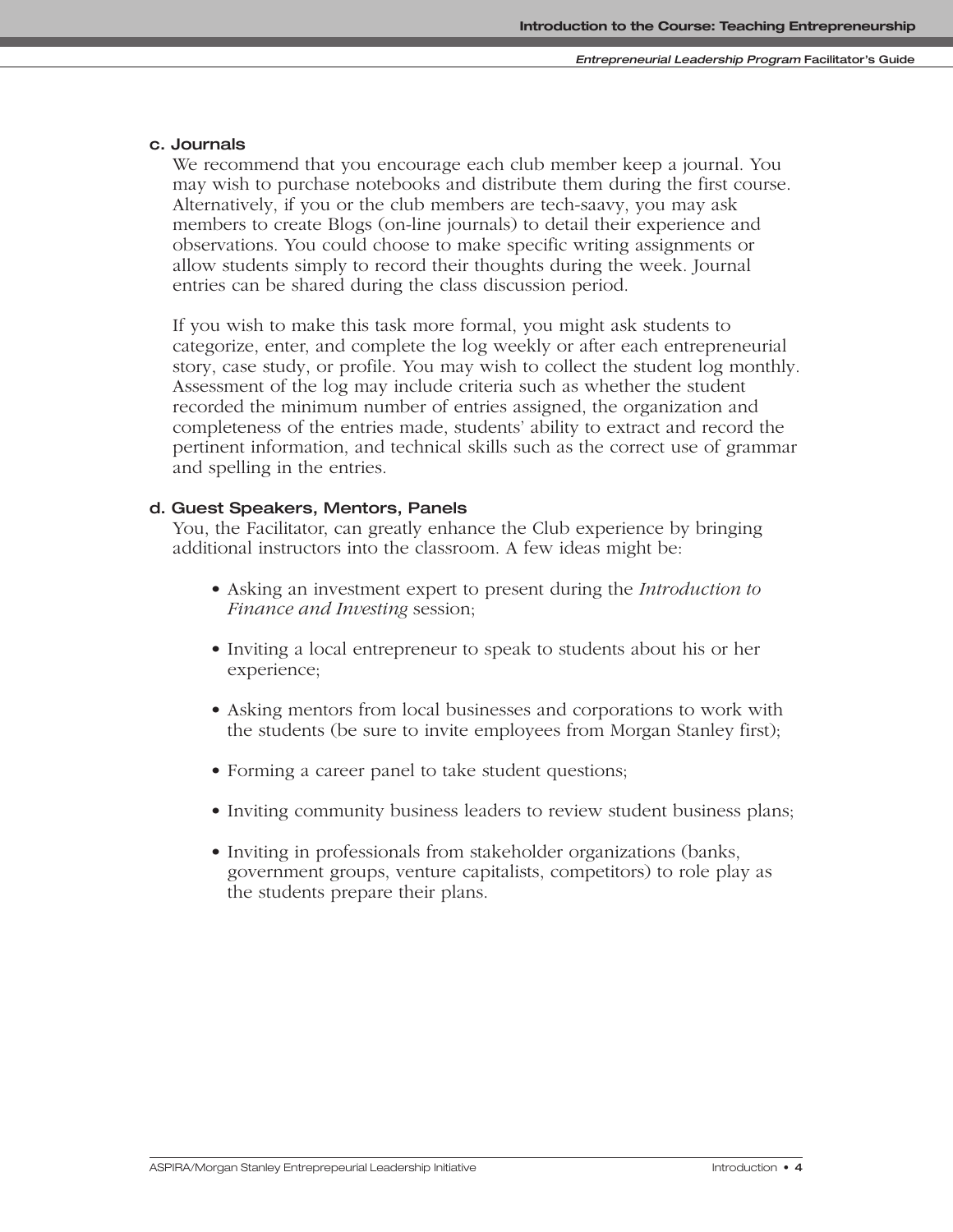### **e. Reading**

In addition to encouraging club members to follow current events in business publications, you may wish to assign students texts from a large amount of literature on business and entrepreneurship. Some of these titles could be assigned to be read in conjunction with club meetings, while others could serve as reference books. You may know of other books that you could recommend. The following texts complemented the development of the curriculum:

| Author             | Date<br><b>Published</b> | Price on<br>Amazon |
|--------------------|--------------------------|--------------------|
| Kawasaki, Guy      | 1999                     | \$11.20            |
| Kiyosaki, Robert   | 1997                     | \$11.86            |
| Beroff, Art, et al | 2000                     | \$11.87            |
| Mariotti, Steve    | 2000                     | \$11.90            |
| Lesonsky, Rieva    | 2001                     | \$16.97            |
| Norman, Jan        | 1999                     | \$12.57            |
| De Bono, Edward    | 1999                     | \$10.47            |
| Von Oech, Roger    | 1998                     | \$11.19            |
| Von Oech, Roger    | 1986                     | \$11.20            |
|                    |                          |                    |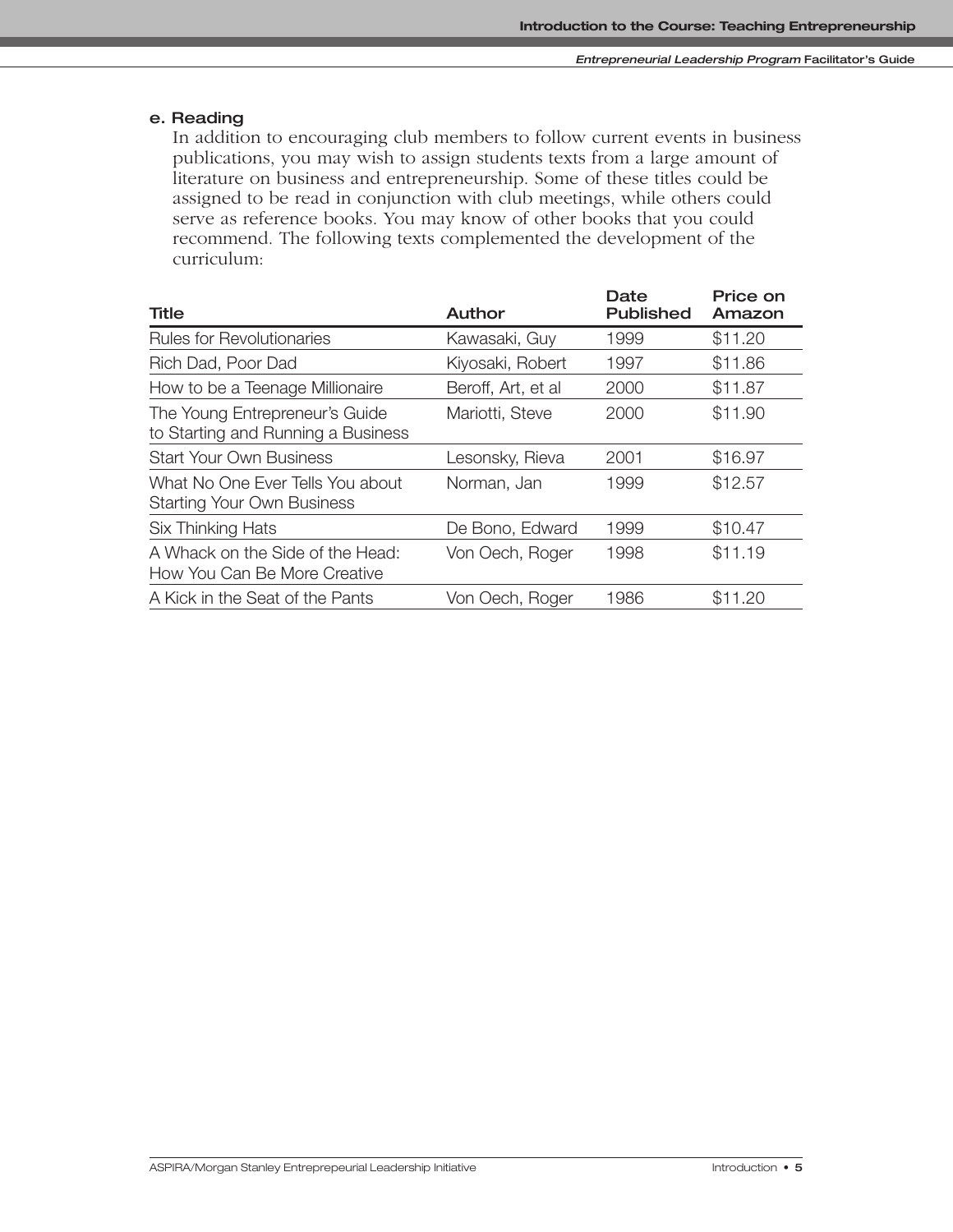# **III. Beyond the Classroom**

The ABC experience should be hands-on and practical for club members and for you — an experience that is unique within the students' learning environment. There are a number of opportunities to expand the club experience beyond the classroom and take the lessons learned from the hypothetical to the practical. The club's ability to participate in activities will depend on your available budget and schedule. Here are a few ideas:

- **a. Interviewing Entrepreneurs** —Identify local entrepreneurs, with your students' help, and ask individuals or teams to interview them. Students should decide on questions ahead of time and be given a format for reporting back on the interview.
- **b. Field Trips** —A visit to the financial center of your city or closest financial district can serve as an inspiring experience to the future business leaders in your club. Likewise, students can benefit from touring Morgan Stanley or another financial services company, local business schools, chambers of commerce, etc.

As with other activities, club members should take the lead on determining the feasibility of each trip. Sessions 1 and 2 of the curriculum ("Optional Budgeting Exercise") allow you to assign students to investigate the cost of each activity, report back to the club, and vote on which trips the club will undertake. You could record assignments in a table like the one below.

| <b>Potential Activities:</b>             | Research<br>Assigned to: | Cost<br>Reported | Order of<br>Preference |
|------------------------------------------|--------------------------|------------------|------------------------|
| Visit nearest financial district         |                          |                  |                        |
| Tour stock trading floor or stock market |                          |                  |                        |
| <b>Tour Morgan Stanley offices</b>       |                          |                  |                        |
| Visit nearest business school campus(es) |                          |                  |                        |
| Tour business of local entrepreneur      |                          |                  |                        |
| Visit Chamber of Commerce                |                          |                  |                        |
| If you club is not located in NYC, visit |                          |                  |                        |
| to Wall Street, trading floors, Aspira   |                          |                  |                        |
| of NY, etc.                              |                          |                  |                        |
| Trade shows                              |                          |                  |                        |
| Other                                    |                          |                  |                        |
| Other                                    |                          |                  |                        |
| Other                                    |                          |                  |                        |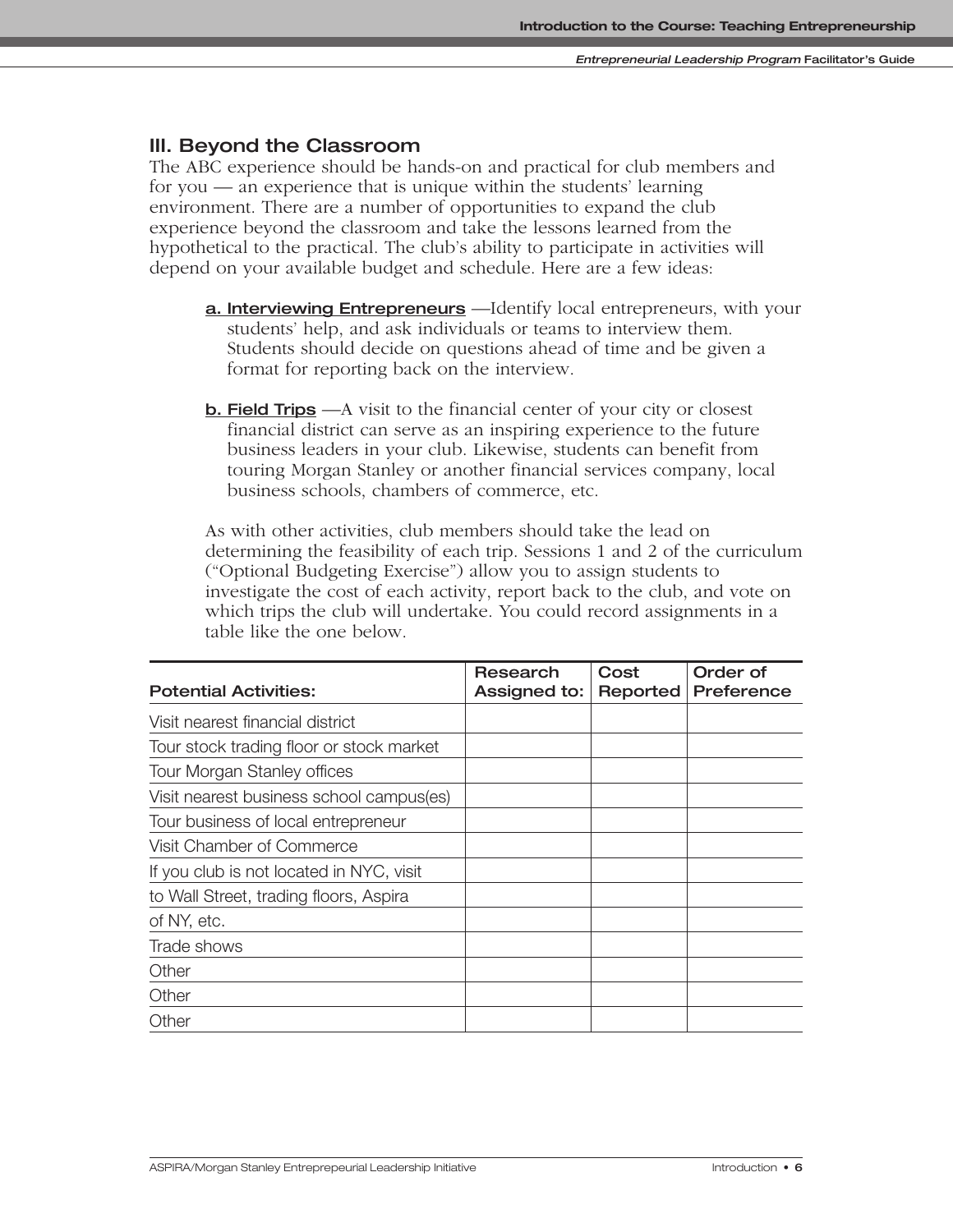#### **c. Internships**

Another valuable outside the classroom experience would be helping to place students in part-time or summer internships. You should plan to leverage the contacts you make through guest speakers and mentors, as well as your own contacts, to make internships a reality for the students.

#### **d. Seed Money**

You may choose to investigate possibilities to help students get financing to start up their businesses following the successful completion of their plans. Seed money may be available through special programs with local lending organizations, non-profit organizations that sponsor student business competitions, or through guaranteeing the funds through Aspira. It is important to explore these options so that students are able to turn their hard work planning into an actual business.

### **IV. Teaching Technology**

Technology skills are vital to business operations today, and there are many opportunities throughout this course to incorporate technology as a teaching medium. If you have access to computers, encourage students to complete writing assignments in a Word document, use Excel or Quatro Pro for developing budgets, use Power Point to give presentations, and explore the vast amount of current information on the internet when performing research. If you are comfortable, you may wish to set up a class website or listserve for communicating with students. Student journals could also use a Blog format. In addition, most business publications are available via an on-line subscription, which may be cheaper than print copies.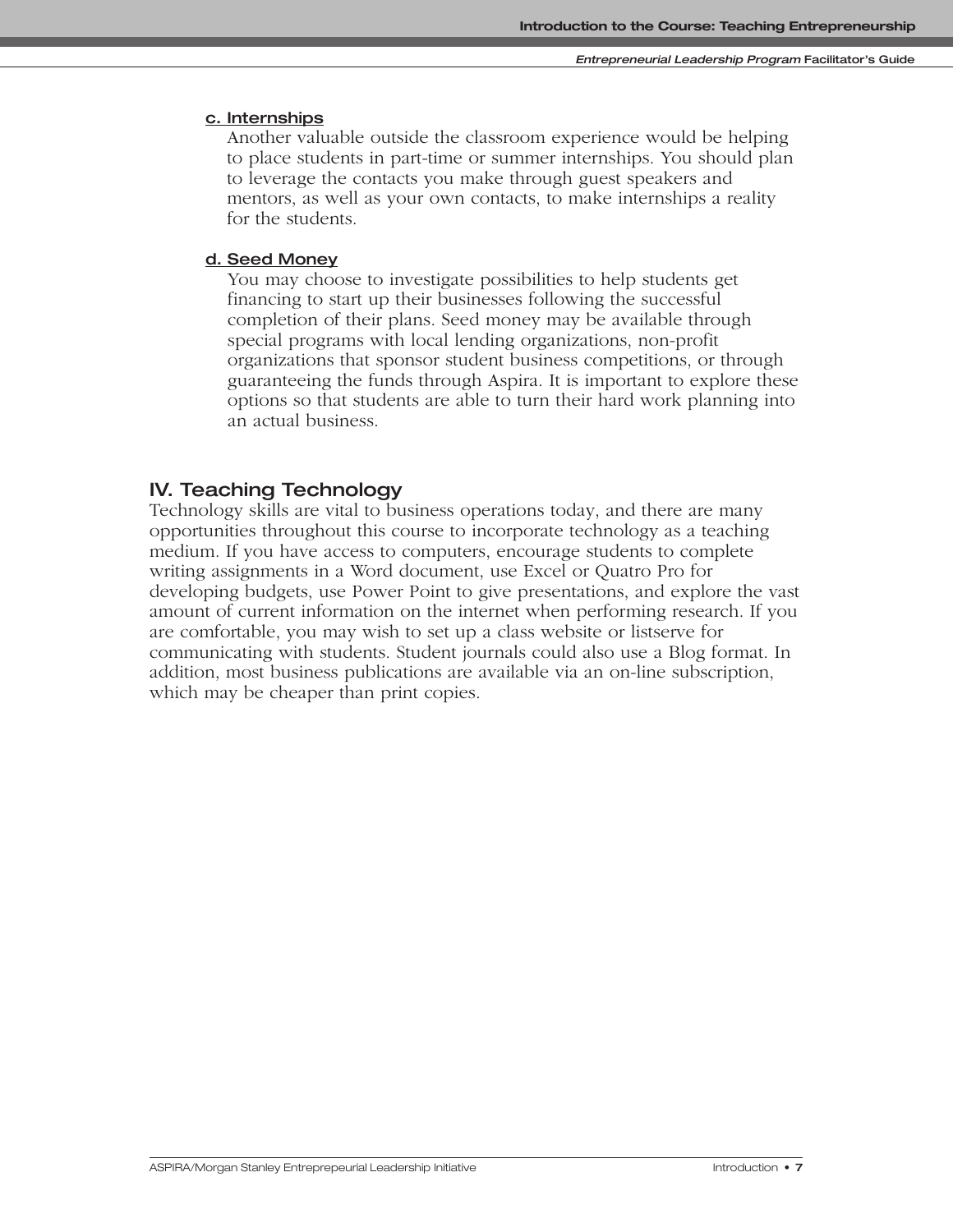# **V. Methodologies**

The following teaching methodologies can be used to present the materials, provide students with an interactive learning environment, or guide class discussion:

#### **a. Concept Attainment**

Concept Attainment can be used to help students understand new terms and definitions. Through this methodology, students learn to label the concept after identifying critical and non-critical attributes while analyzing examples and non-examples of the concept as presented by the teacher.

In concept attainment, the focus is on students "discovering" a concept. Assessment could focus on students' application skills (were they able to categorize? classify? and distinguish?); synthesis skills (how well did they explain? show relationships?); and evaluation skills (how did they judge? justify? draw conclusions?). A checklist, rating scale, or anecdotal record form may be used, specifically stating the criteria you wish to collect information.

#### **b. Processing New Experiences**

After a field trip, you can ask students to prepare a summary of the services and products they learned about. Questions that students may address in their summary from the field experience may include: Can the services and products viewed be categorized? What opportunities (concepts) were being developed or sold? What new ideas could be pursued as a result of this field experience? Encourage many responses in order to promote the creative entrepreneurial process. No assessment of the answers given should be made; however, information on a student's ability to process information could be recorded.

#### **c. Outside Investigation**

In small groups or individually, students may be involved with simulations or placed in actual risk-taking situations. Increased risktaking by students might follow a plan.

- Students may read an entrepreneurial article and summarize its findings for submission for assessment.
- Students prepare to interview an entrepreneur and prepare a summary of the interview.
- Students prepare a presentation for the class.

#### **d. Guest Speakers**

A guest from an organization within the community may be invited to the classroom to discuss experiences in his/her organization. Prior to the visit from the guest, students may prepare questions they would like the guest to address. A reflective discussion may be held following the guest's presentation.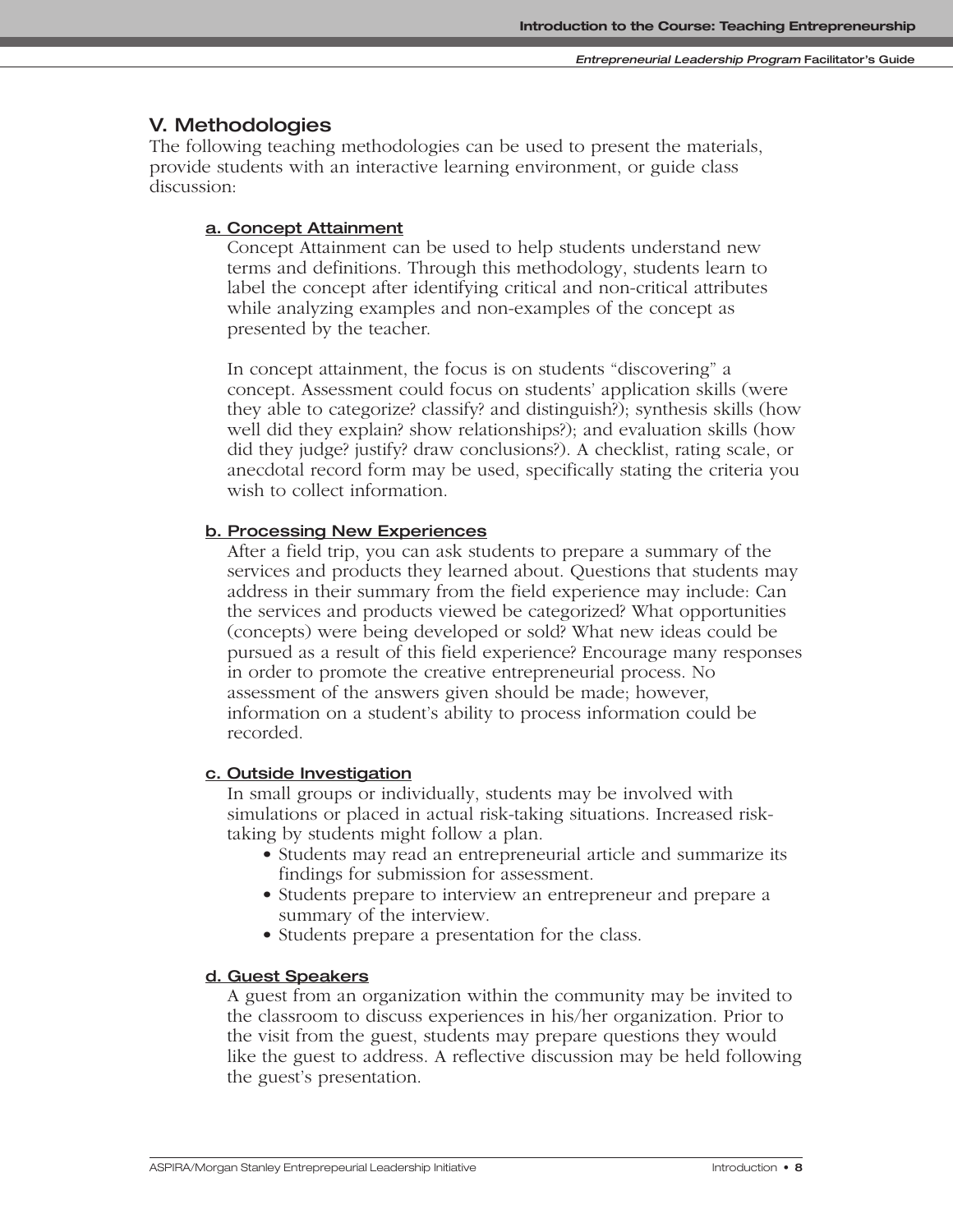#### **e. Role Play**

Students may break into groups and develop a script for a role-play. The situation may be one within the school organization, or a local or provincial organization. Alternatively, students may develop the script for a problem situation within the community that may be "in the news". Some examples of activities that may be considered include fundraising for the school or a charity, development of an environmentally sound school, or advertising or marketing of a new product. Students may role-play a variety of real-life situations that can provide an introduction to identifying opportunities and ideas. For example, role-play situations may address financial restraints at home, school, or for community projects; environmental concerns such as the pollution of surrounding waters; or social concerns such as unemployment and a perceived need to stay in the community for family support. The role-play situations can involve the audience in determining the opportunity(ies) and idea(s) that may result from the situation. This activity may assist students in understanding how the origination of ideas may be generated from real-life situations. A reflective discussion may be used to follow up on the opportunities and ideas identified by the students.

As groups develop the script, one or two members of each group may play the role of positive support for a plan while the other members of the group would try to stifle the suggestion. Roles may include employees, students, principals, trustees, supervisors, managers, Chief Executive Officers (CEOs), town officials, or others. When roles are played in activities, students should rotate roles to ensure that all individuals have equal opportunity to participate in various roles. Assessment information may be collected on content elements such as: Was a role identified for each group member? Is the suggested plan feasible? Was there a cover page?

#### **f. Brainstorming**

In small groups, students may be provided a scenario and asked to devise a number of possible solutions. The scenario may involve a service-oriented or product-oriented occupation or profession requiring students to brainstorm new ideas, approaches, and improvements. Examples of scenarios may include: How might a doctor (the family doctor) improve the delivery of service for the community? Could the checkout procedures in the local grocery store be improved to meet the needs of customers? Assessment information may be collected on task attitude such as: demonstrates enthusiasm in providing ideas, cooperates with others, works with others as a team, and shows consideration for the comments of others. These criteria could be listed on a rating scale or observation checklist.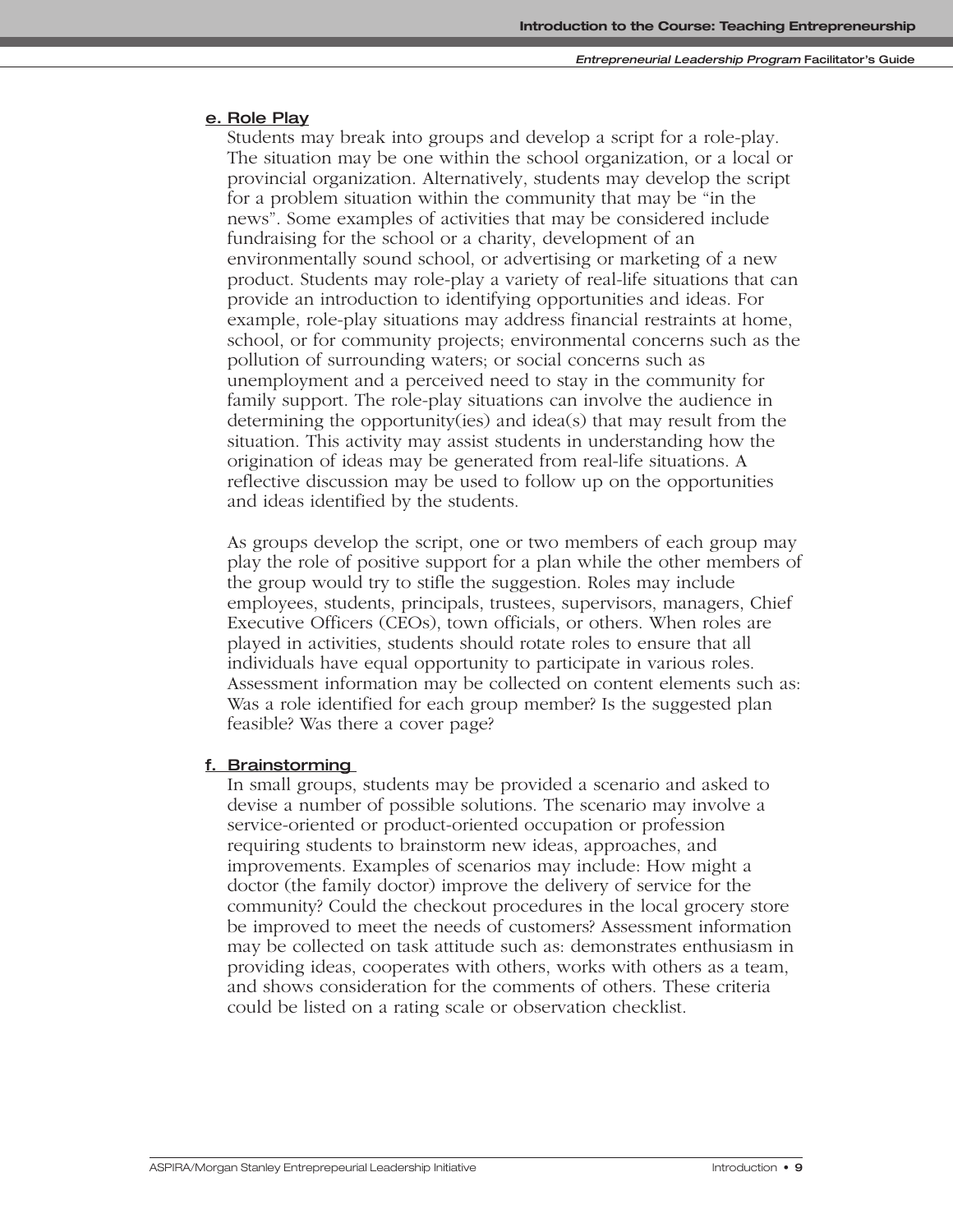#### **g. Teamwork**

To simulate the business world, students should work on teams whenever appropriate. Not only does this help build critical communication and negotiation skills, but also allows students to divide difficult and time-consuming tasks. Students should learn how to use critical thinking and communications skills to evaluate opportunities identified by others, too. This encourages teamwork, can help build self-esteem and provides a "stretching of the mind" to promote an in-depth understanding of this aspect of the entrepreneurial process.

#### **h. Using Case Studies**

Case studies may be distributed for students to analyze how entrepreneurial education may be of benefit in the given situation. Case studies could profile a variety of successful and unsuccessful ventures. Students could focus on analyzing the case study and justifying and confirming the benefits of entrepreneurship education for the given situation. A written summary may be prepared. Assessment information may be collected on students' ability to analyze, extract, and suggest new possible outcomes. Students may also be assessed on skills such as the correct use of grammar, punctuation, sentence structure, spelling, and document format.

Consider creating your own case study by referring to recent problems/situations within the school, community or in current community/newspaper articles. Students may discuss how the problem/issue could benefit from entrepreneurial activity. For example, students may look at the homeless and how entrepreneurial activity may benefit that problem. Anecdotal notes may be collected on student positive contributions to the discussion.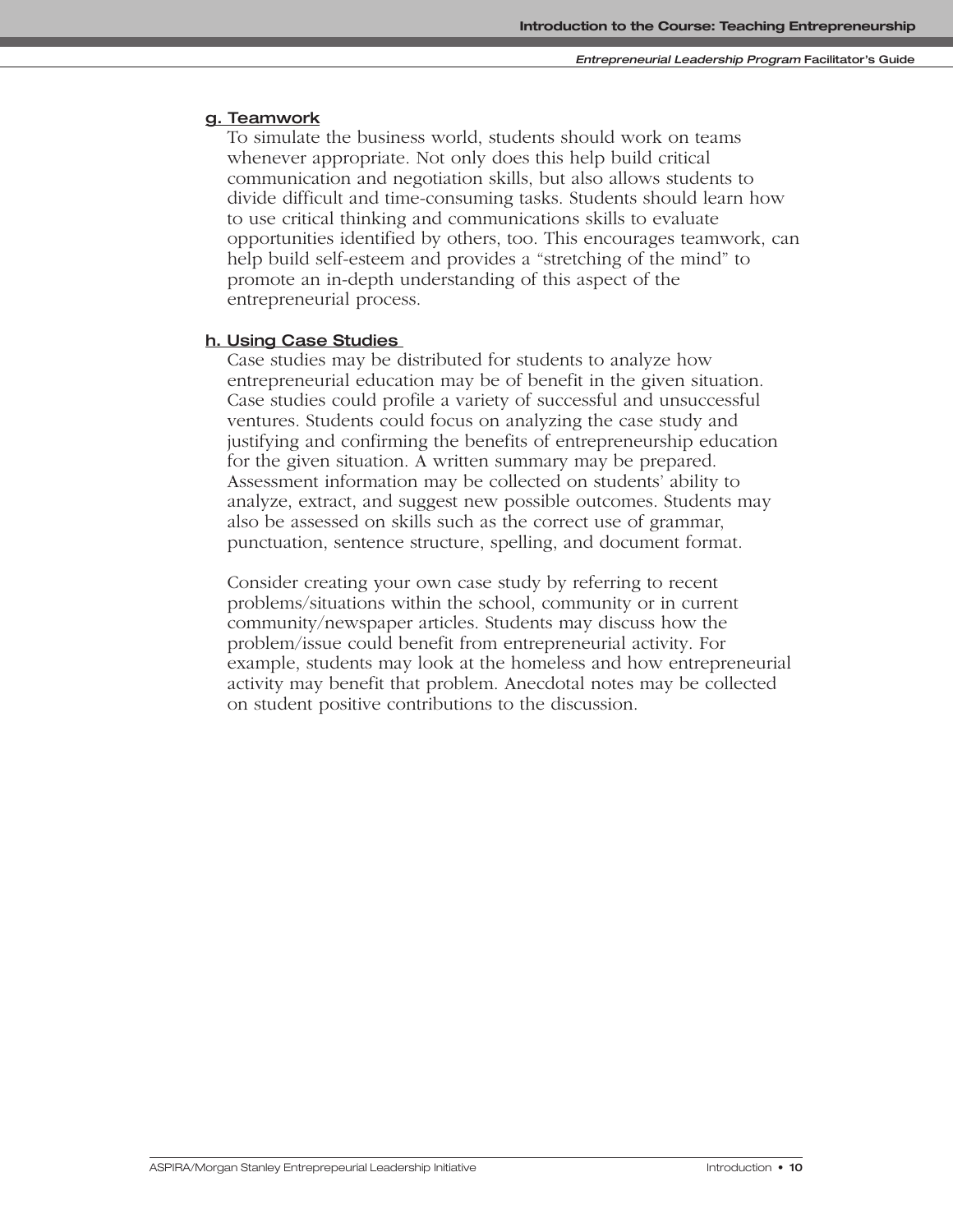# **Web Resources**

**General Business Planning Information** — the Small Business Association provides excellent information, free of charge, on entrepreneurship topics and regulations related to starting a business.

The Small Business Administration (SBA) website on Entrepreneurship: http://www.sba.gov/starting\_business/index.html

Frequently asked questions for Teen Entrepreneurs (from SBA): http://app1.sba.gov/faqs/faqindex.cfm?areaID=30

**Sample Business Plans** — to be used as examples with the students. http://www.bplan.com/

**Organizations** — These organizations may be able to help arrange field trips, mentors and guest speakers for your club.

**Morgan Stanley** http://www.alpfa.org/

Association of Latino Professionals in Finance and Accounting http://www.alpfa.org/

Latin Business Association http://www.alpfa.org/

National Society for Hispanic Professionals http://www.alpfa.org/

United States Hispanic Chamber of Commerce http://www.ushcc.com/

National Society of Hispanic MBA's http://www.nshmba.org/